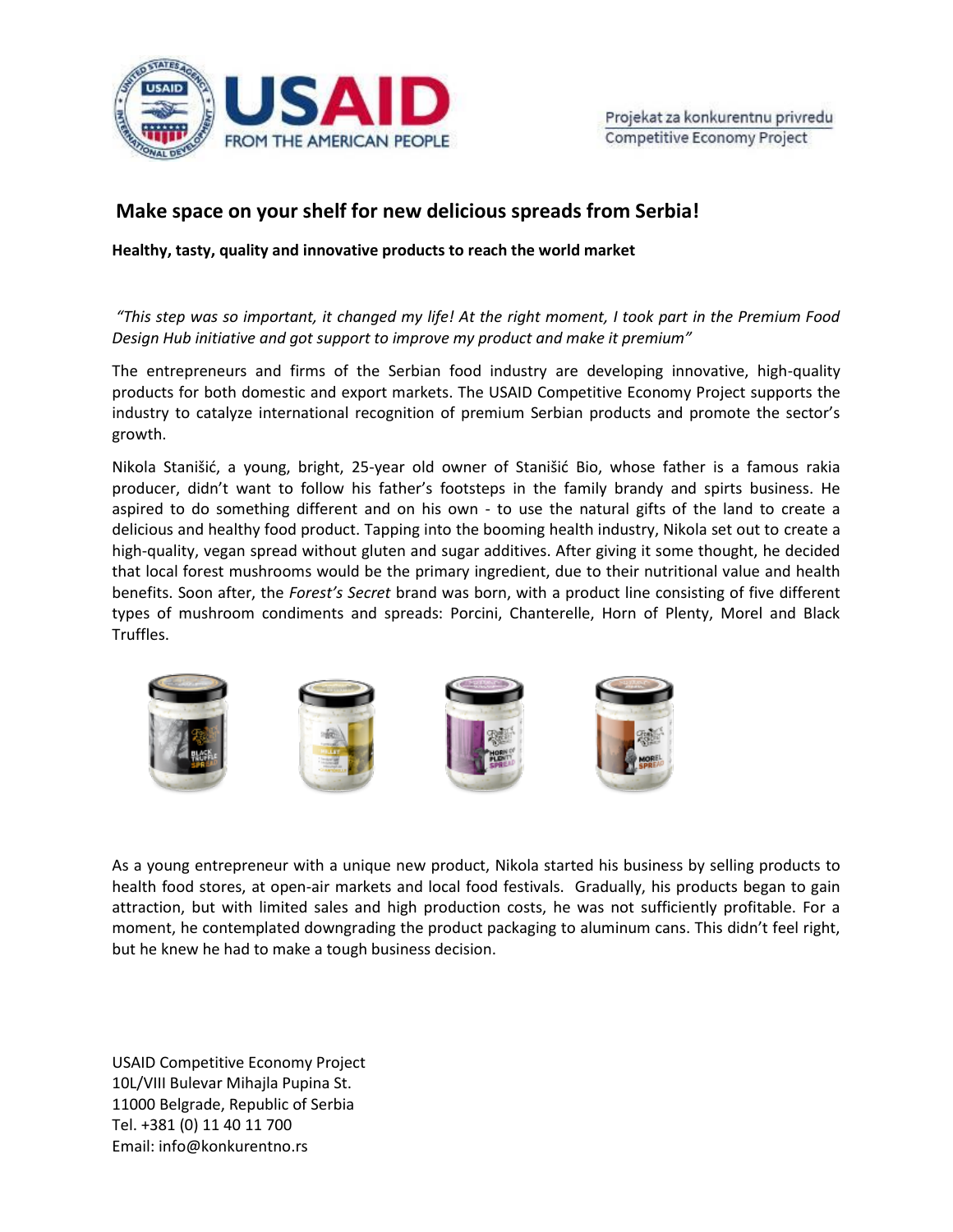

Projekat za konkurentnu privredu Competitive Economy Project

It just so happened that at the time, the Premium Food Design Hub (PFDH) initiative was being launched by USAID's Competitive Economy Project. The initiative aims to support Serbia's food processing industry in developing new, premium products. Four food hubs were recognized as entrepreneurial "hot spots" with the capacity to provide diverse services to food start-ups. Main areas of support include food technology, product design, access to finance and promotional marketing tools to support up-andcoming food businesses.

Recognizing the opportunity, Nikola applied to participate in the incubator program, along with another 120 food businesses that also applied to upgrade their products and business operations. Stanišić Bio was one of the 20 companies selected to participate in the nine-month long incubator program.

*"This step was so important, it changed my life! At the right moment, I took part in the Premium Food Design Hub initiative and got support to improve my product and make it premium," says Nikola. "Today, I realize what a big mistake it would have been if I went with the cheaper packaging for such a high-quality product."* 

Through the PFDH initiative, Nikola received technical support from the hub's food technologists and business team to further refine his product quality, improve his marketing and business plans, and rebrand the product line with new promotional marketing material. Re-designing the label and sticking with the modern, glass jar significantly helped to position the company's products as a premium brand in the marketplace.

Forest's Secret brand gained extensive visibility among consumers and landed on the shelf space of the biggest retail chains in Serbia. Today, Nikola's products can already be found in 60 *Mercator* shops (*Roda* and *Idea*) and 9 *Zlatiborac* stores across the country. Starting late September, it will be available in 88 *Drogerie Markt* (DM) and from January in 70 *Delhaize* stores operating in Serbia. He is not stopping there. To further penetrate the market, Nikola started taking advantage of his upgraded marketing and

business plan to kick-start online sales via targeted media adds to drive traffic to the company's website and social media accounts.

The Project also helped him establish contact with new foreign distributors and importers. He came to an agreement to export 60,000 jars of his product per year to a German buyer. The first pallet of 2500 jars will be shipped to a US-based distributor in next months.

Nikola is very excited about the rapid developments and new business opportunities opening. Through personal contacts and partnerships with the promising young producer *Happy Honey* (also a partner of the Project), Nikola will begin to export his product to the Canadian market. He's also secured

USAID Competitive Economy Project 10L/VIII Bulevar Mihajla Pupina St. 11000 Belgrade, Republic of Serbia Tel. +381 (0) 11 40 11 700 Email: info@konkurentno.rs